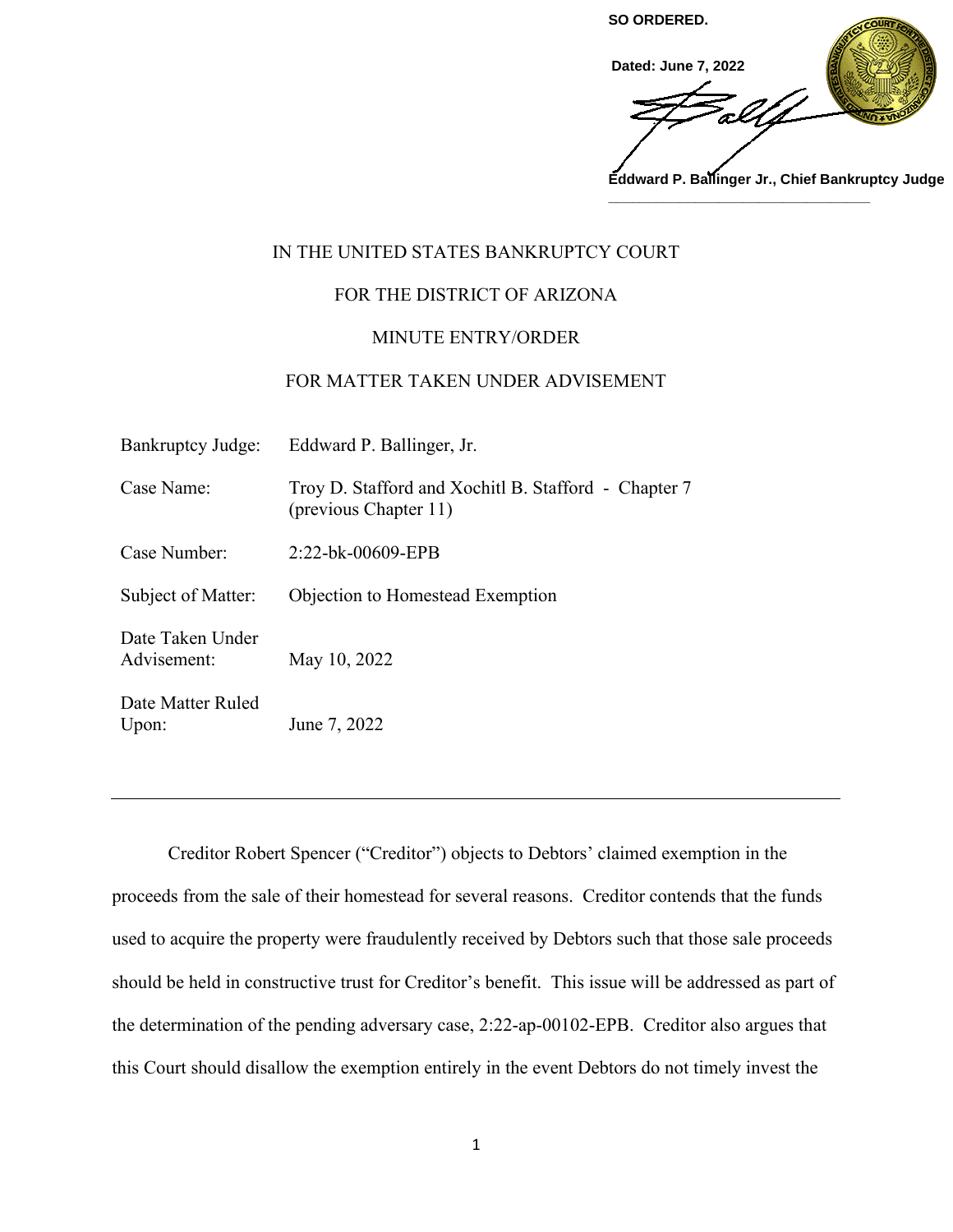funds as required by Arizona Revised Statute ("A.R.S.") § 33-1101(C) (requiring proceeds be reinvested in a new homestead within 18 months). The Court agrees with Debtors that this issue is not ripe for determination. Therefore, Creditor's request for this aleatory relief is denied without prejudice. Finally, Creditor objects to Debtors' claim to an exemption in the amount of \$250,000 as permitted by Arizona's recently amended homestead exemption statute, stating that Debtors' exemption is limited to the \$150,000 statutory exemption in effect at the time their home was sold. The Court agrees with Creditor that Debtors' homestead exemption is limited to \$150,000.

The following facts are undisputed. Debtors sold their home on December 30, 2021. At the time of the sale, A.R.S.  $\S 33-1101(A)$  provided for a homestead exemption "not exceeding one hundred fifty thousand dollars in value" in real property in which the debtor resides. A.R.S. § 33-1101(C) provided that the exemption "not exceeding the value provided for in subsection A, automatically attaches to the person's interest in identifiable cash proceeds from the voluntary or involuntary sale of the property," which exemption "continues for eighteen months after the date of the sale of the property or until the person establishes a new homestead with the proceeds, whichever period is shorter." Effective "from and after December 31, 2021," the exemption amount in A.R.S. § 33-1101(A) increased to \$250,000. Debtors filed bankruptcy on January 31, 2022.

 Debtors believe they are entitled to the increased exemption amount based on the wellsettled "snapshot" rule, which generally provides that the petition date "fixes" the bankruptcy exemptions at the time of the filing of the bankruptcy petition "in accordance with the state law *applicable* on the date of filing." *In re Jacobson*, 676 F.3d 1193 (9<sup>th</sup> Cir. 2012)(Emphasis added). The "fixing" of the exemption at the time of the petition is intended to provide certainty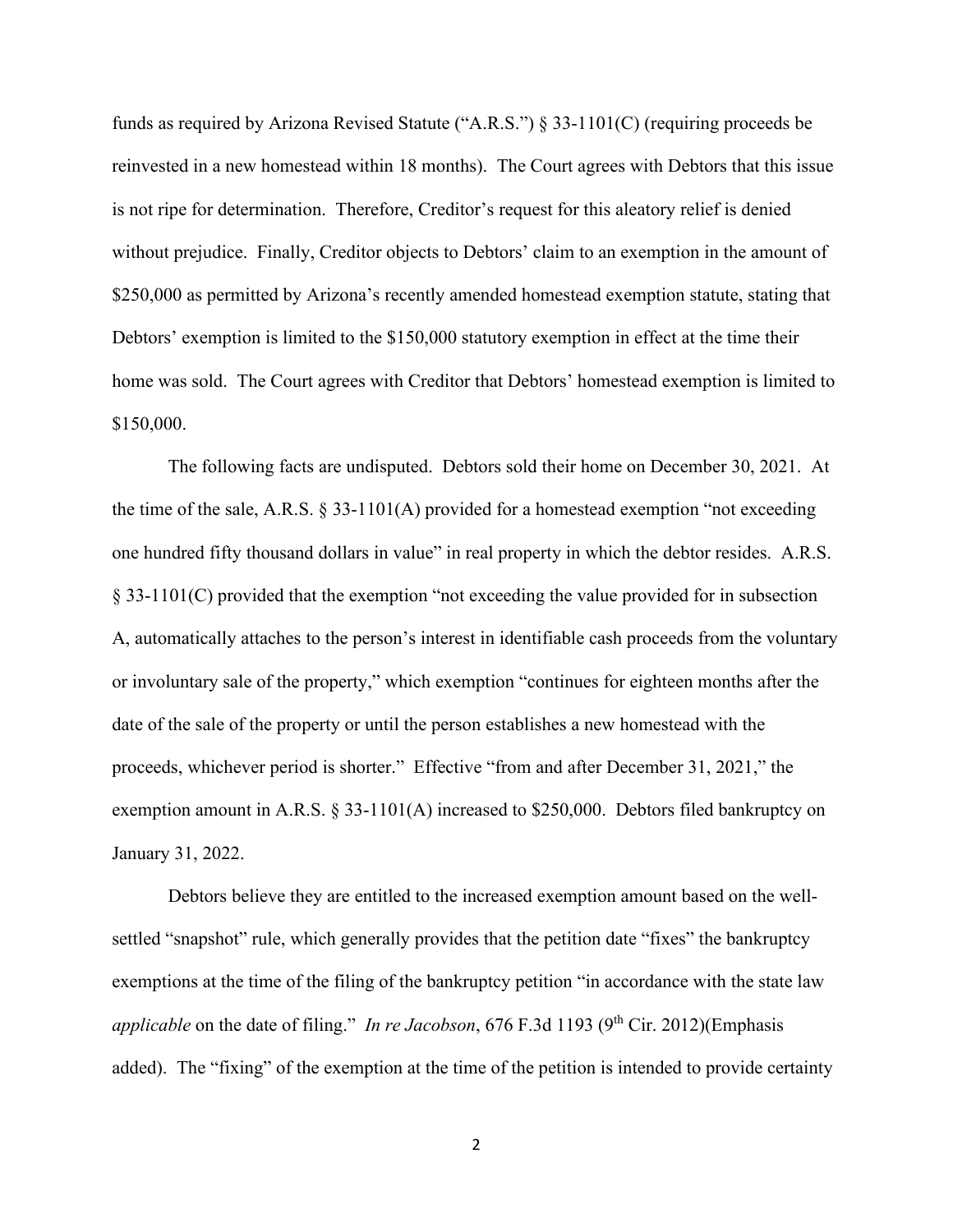and consistency in determining the amount of the homestead exemption based on the value of the property and all liens against it at a specific point in time – the petition date. Otherwise, over the course of a bankruptcy case the exemption amount would be a moving target subject to changes in the fair market value of the property. But the snapshot rule is not intended to substantively change a debtors' exemption rights, which is what Debtors' analysis attempts.

 There are two additional flaws in applying the snapshot rule as Debtors urge. First, Debtors' application would treat those who file bankruptcy differently from those who do not file bankruptcy. Debtors' analysis makes the filing of bankruptcy the dispositive event for determining *which* exemption statute applies, and not simply the event to determine *how* the exemption will be calculated. For example, assume as happened in this case that debtors sold their home on December 30, 2021. But now presume the exemption amount had not increased and that debtors did not file for bankruptcy. Instead, debtors placed the proceeds from the sale into a bank account and waited nearly the full 18 months allowed by the statute to reinvest those funds and, in those 18 months, the legislature amended the homestead exemption to \$250,000. Would they be entitled to claim the increased exemption amount and apply \$250,000 to the purchase of a new home? The answer has to be "no," yet Debtors' position would mean the filing of a bankruptcy petition would allow an exemption in the higher amount.

The second reason why Debtors' application of the snapshot rule is misplaced is because it ignores the language in 11 U.S.C. § 522(b)(3)(A), and reiterated in the cases discussing the snapshot rule, that exemptions are determined in accordance with state law *applicable* at the time the petition was filed, not simply what state law was *in effect* at the time the petition was filed. This is an important distinction. The state exemption law "applicable" to Debtors at the time they filed their petition was the law in effect as of December 30, 2021. At that point, Debtors

3